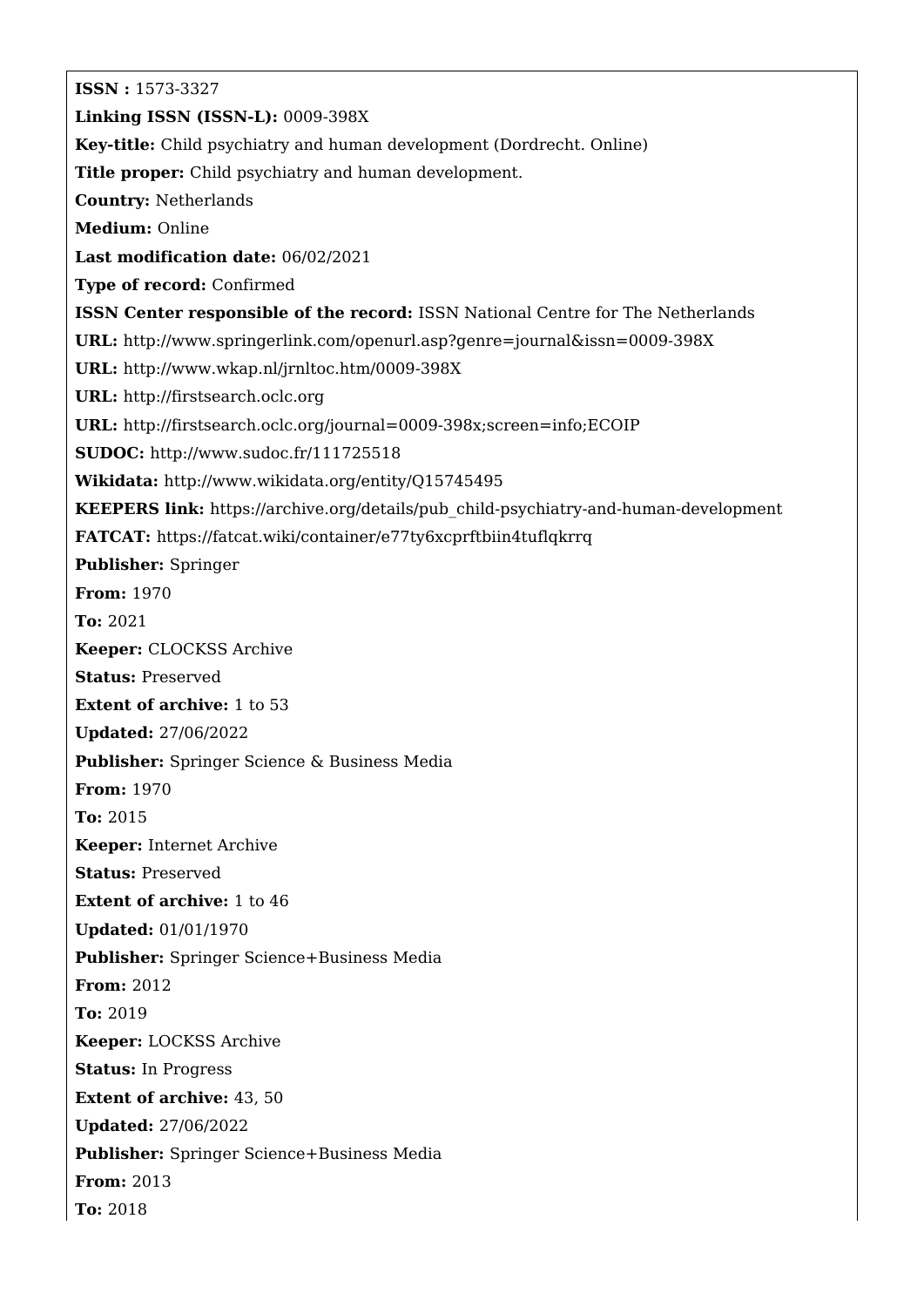**Keeper:** LOCKSS Archive

**Status:** Preserved

**Extent of archive:** 44 to 49

**Updated:** 27/06/2022

**Publisher:** Springer

**From:** 2018

**To:** 2020

**Keeper:** Library of Congress

**Status:** Preserved

**Extent of archive:** 49 (1 to 6); 50 (1 to 6); 51 (1 to 6); 52 (1 to 5)

**Updated:** 08/04/2022

**Publisher:** Springer customer Service Center GmbH

**From:** 1997

**To:** 2020

**Keeper:** National Digital Preservation Program, China

**Status:** Preserved

**Extent of archive:** Preserved : 3 (1 to 4); 4 (1 to 4); 5 (1 to 6); 27 (3, 4); 28 (1 to 4); 29 (1 to 4); 31 (1 to 4); 32 (1 to 4); 33 (1 to 4); 34 (1 to 4); 35 (1 to 4); 36 (1 to 4); 37 (1 to 4); 38 (1 to 4); 39 (1 to 4); 41 (1 to 6); 42 (1 to 6); 43 (1 to 6); 44 (1 to 6); 45 (1 to 6); 46 (1 to 6); 47 (1, 2, 4 to 6); 48 (1 to 6); 49 (1 to 6); 51 (1 to 6)

**Updated:** 12/04/2022

**Publisher:** Kluwer Academic Publishers

**From:** 1997

**To:** 2019

**Keeper:** National Library of the Netherlands

**Status:** Preserved

**Extent of archive:** Preserved : 28 (1 to 4); 29 (1 to 4); 30 (1 to 4); 31 (1 to 4); 32 (1 to 4); 33 (1 to 4); 34 (1 to 4); 35 (1 to 4); 36 (1 to 4); 37 (3); 38 (2 to 4); 39 (1 to 4); 40 (1 to 4); 41 (1 to 6); 42 (1 to 6); 43 (1 to 6); 44 (1 to 6); 45 (1 to 6); 46 (1 to 6); 47 (1 to 6); 48 (1 to 6); 49 (1 to 6); 50 (1 to 6)

**Updated:** 19/06/2022

**Publisher:** Springer

**From:** 1970

**To:** 2022

**Keeper:** Portico

**Status:** Preserved

**Extent of archive:** Preserved : 1 (1 to 4); 2 (1 to 4); 3 (1 to 4); 4 (1 to 4); 5 (1 to 4); 6 (1 to 4); 7 (1 to 4); 8 (1 to 4); 9 (1 to 4); 10 (1 to 4); 11 (1 to 4); 12 (1 to 4); 13 (1 to 4); 14 (1 to 4); 15 (1 to 4); 16 (1 to 4); 17 (1 to 4); 18 (1 to 4); 19 (1 to 4); 20 (1 to 4); 21 (1 to 4); 22 (1 to 4); 23 (1 to 4); 24 (1 to 4); 25 (1 to 4); 26 (1 to 4); 27 (1, 2); 30 (1); 34 (2); 37 (4); 38 (1 to 3); 39 (4); 40 (1 to 4); 41 (1 to 6); 42 (1 to 6); 43 (2 to 4); 44 (1 to 6); 45 (1 to 6); 46 (2 to 6); 47 (1 to 6); 48 (1 to 6); 49 (1 to 6); 50 (1 to 6); 51 (1 to 6); 52 (1 to 6); 53 (1 to 3)

**Updated:** 04/06/2022

**Publisher:** Springer

**From:** 1970